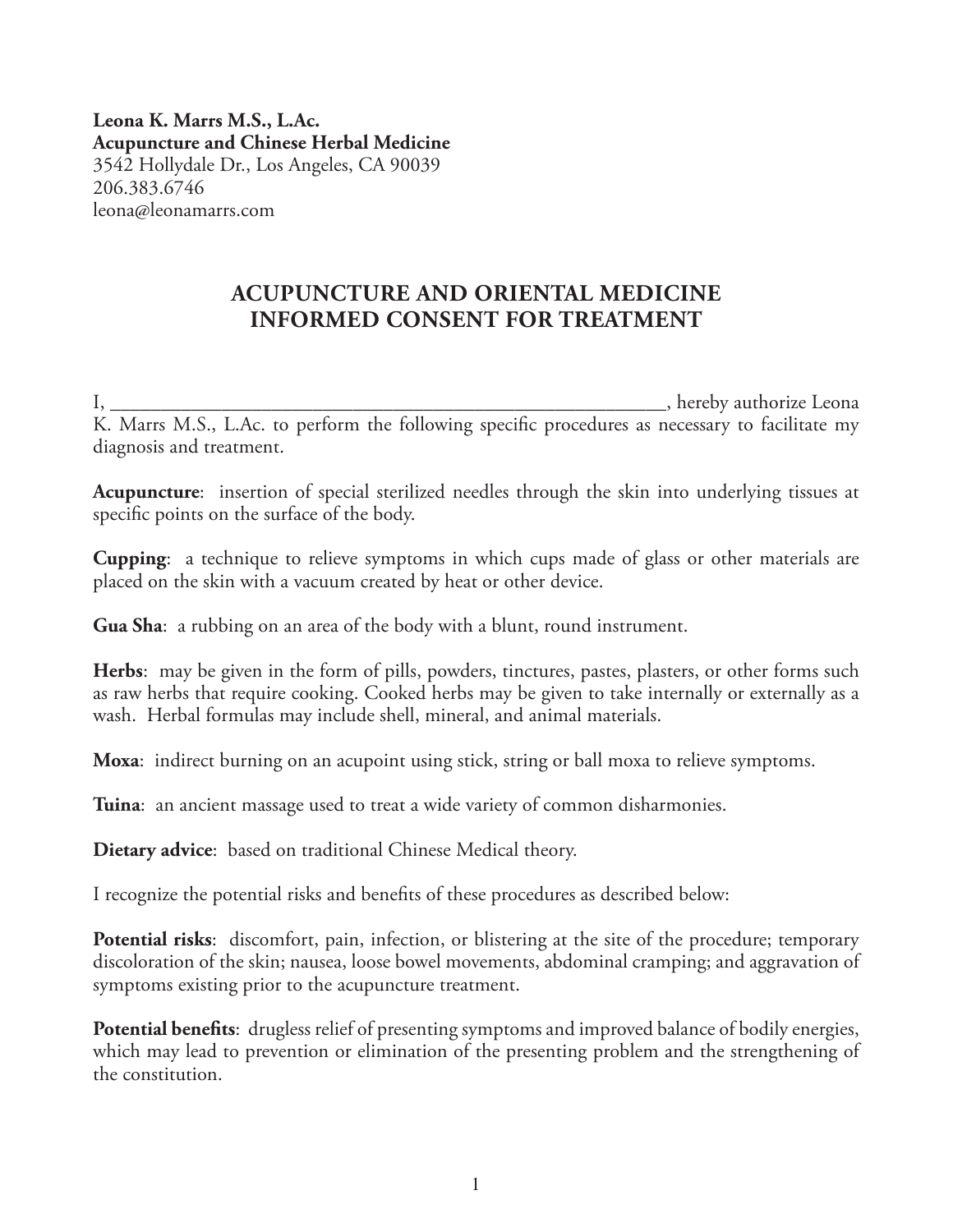Notice to Pregnant Women: I do not use labor-stimulating acupuncture points unless the treatment is specifically for the induction of labor. A treatment intended to induce labor requires a letter from a primary care provider authorizing or recommending such a treatment. All female patients must alert the intern, doctor, or practitioner if they know or suspect they are pregnant.

With this knowledge, I voluntarily consent to the above procedures, realizing that no guarantees have been given to me by Leona K. Marrs M.S., L.Ac., The Art of You, or any of its personnel regarding cure or improvement of my condition. I understand that I am free to withdraw my consent and to discontinue participation in these procedures at any time.

I understand that a record will be kept of the health services provided to me. This record will be kept confidential and will not be released to others unless so directed by myself or my representative or if it is required by law. I understand that I may look at my medical record at any time and can request a copy of it. I understand that my medical record will be kept for a minimum of three, but no more than ten years after the date of my last treatment. I understand that information from my medical record may be analyzed for research purposes, and that my identity will be protected and kept confidential. I understand that any question I have will be answered by my practitioner to the best of her ability.

| Date | Signature of Patient                            |
|------|-------------------------------------------------|
| Date | Signature of Patient Representative or Guardian |
| Date | Signature of Practitioner                       |

Original to: Chart Copy to: Patient (if requested)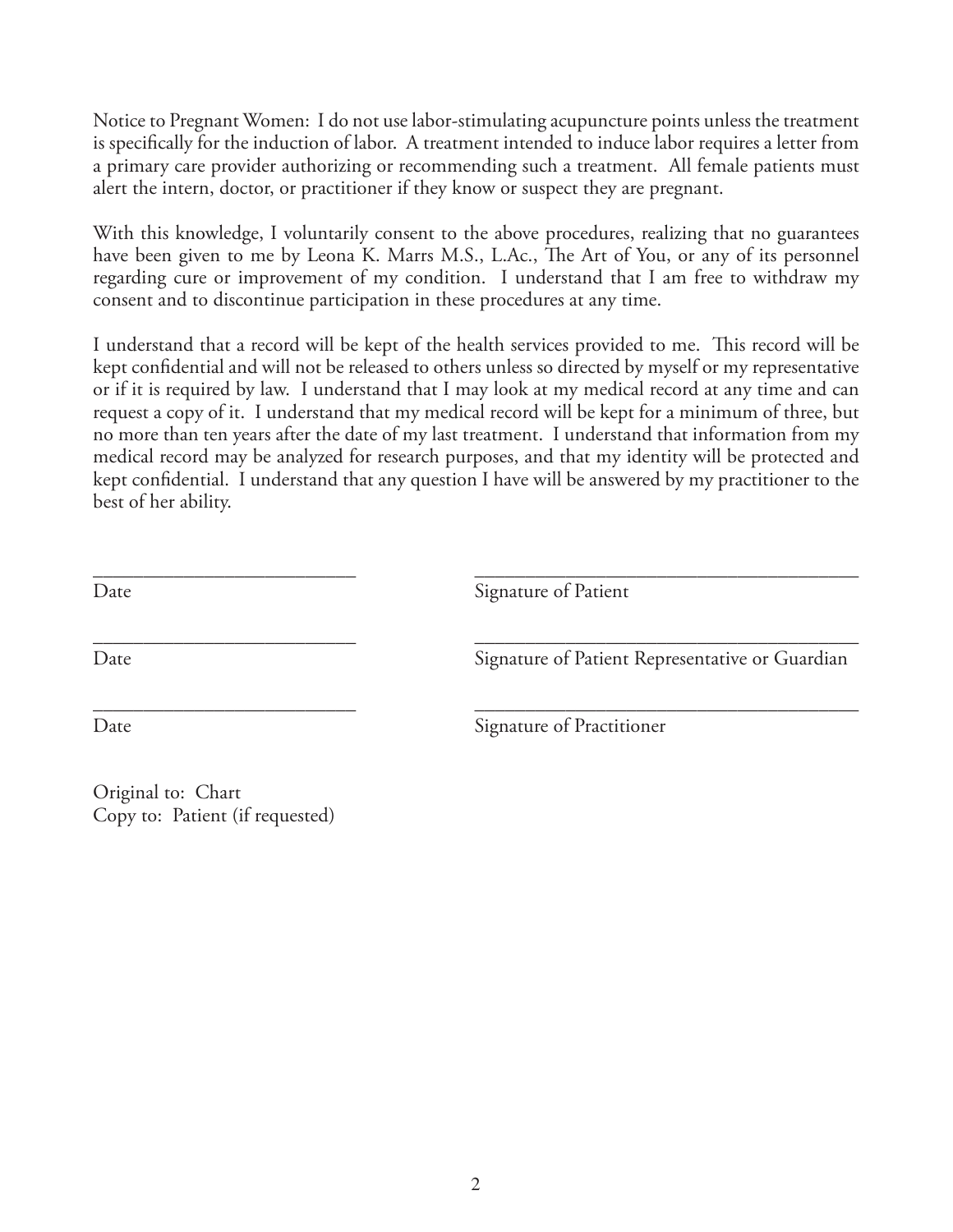### **Leona K. Marrs M.S., L.Ac. Acupuncture and Chinese Herbal Medicine** 3542 Hollydale Dr., Los Angeles, CA 90039 206.383.6746 leona@leonamarrs.com

# **PATIENT PROFILE**

**A note to my patients**: Please complete this two-sided questionnaire as thoroughly as possible in order to help me in your diagnosis and treatment. This is a confidential record of your medical treatment and will not be release, except when you have provided us with written authorization to do so. Thank you

### **PRESENT HEALTH CONCERNS**

Please list your most important health concerns in their order of significance as well as any related diagnoses and treatments you have tried:

#### **Please indicate any painful areas**:

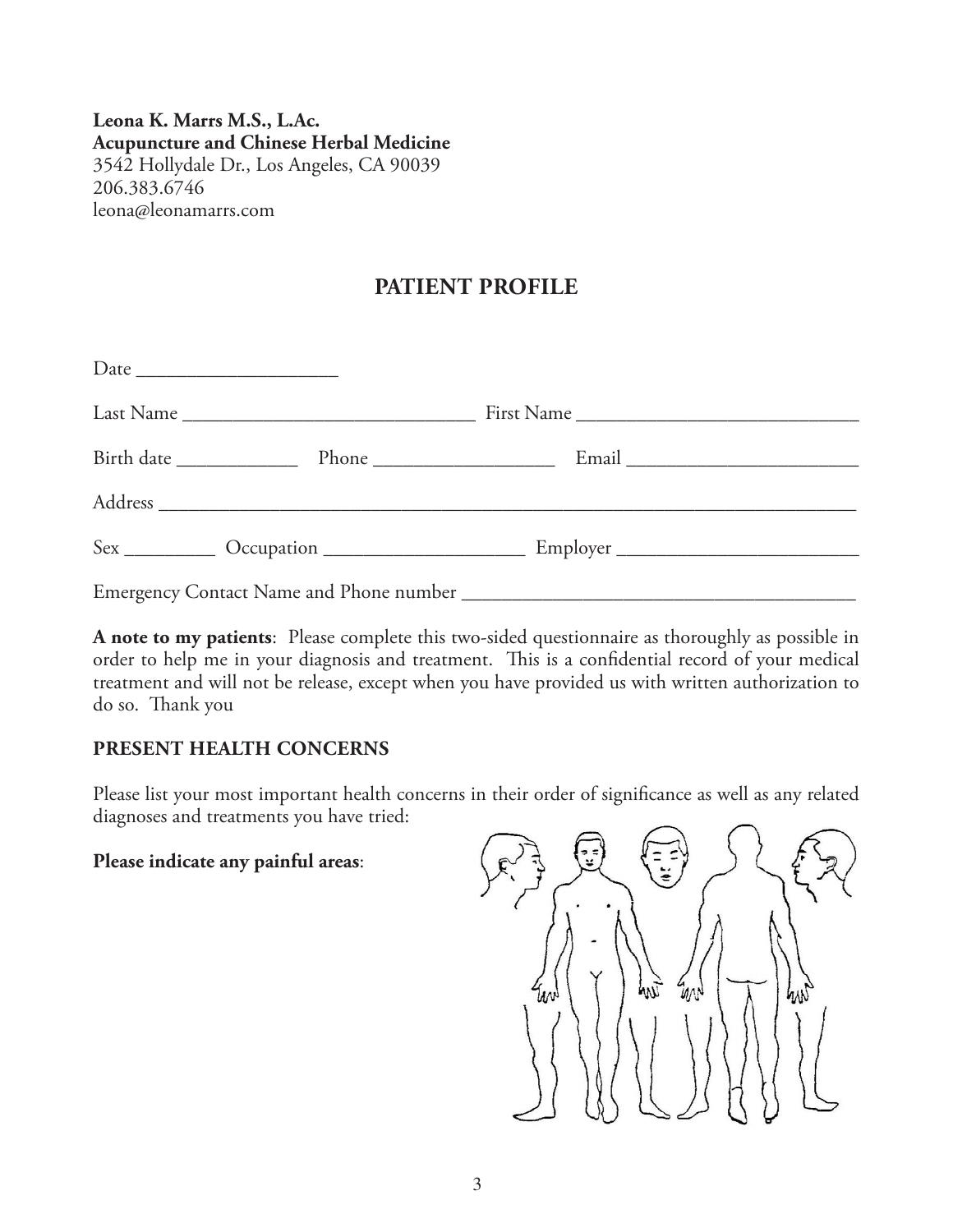What goals do you have for your visit at the clinic today?

Have you ever consulted a Naturopathic physician, Acupuncturist, Nutritionist or a Counselor before?

Do you have any questions about this clinic or the care you've chosen today?

Please list prescription medications that you are currently taking, with dosages:

List vitamins, minerals, herbs, homeopathic remedies that you are currently taking, with dosages:

Allergies (drugs, chemicals, foods/result):

#### **PERSONAL HABITS**

Please circle any of the following substances you use regularly:

Tobacco Coffee/black tea/cola Alcohol Recreational drugs Do you follow any particular diet regimens or restrictions? If yes, please describe: Do you exercise regularly? What type?

How long? How often?

#### **PAST HISTORY**

Hospitalizations/Surgeries (type and date):

Significant Trauma (falls, auto accidents, etc.):

Date of last physical/annual exam:

Date of last blood tests:

Have you ever been treated for emotional problems?

Have you ever considered or attempted suicide?

Have you ever been treated for substance abuse?